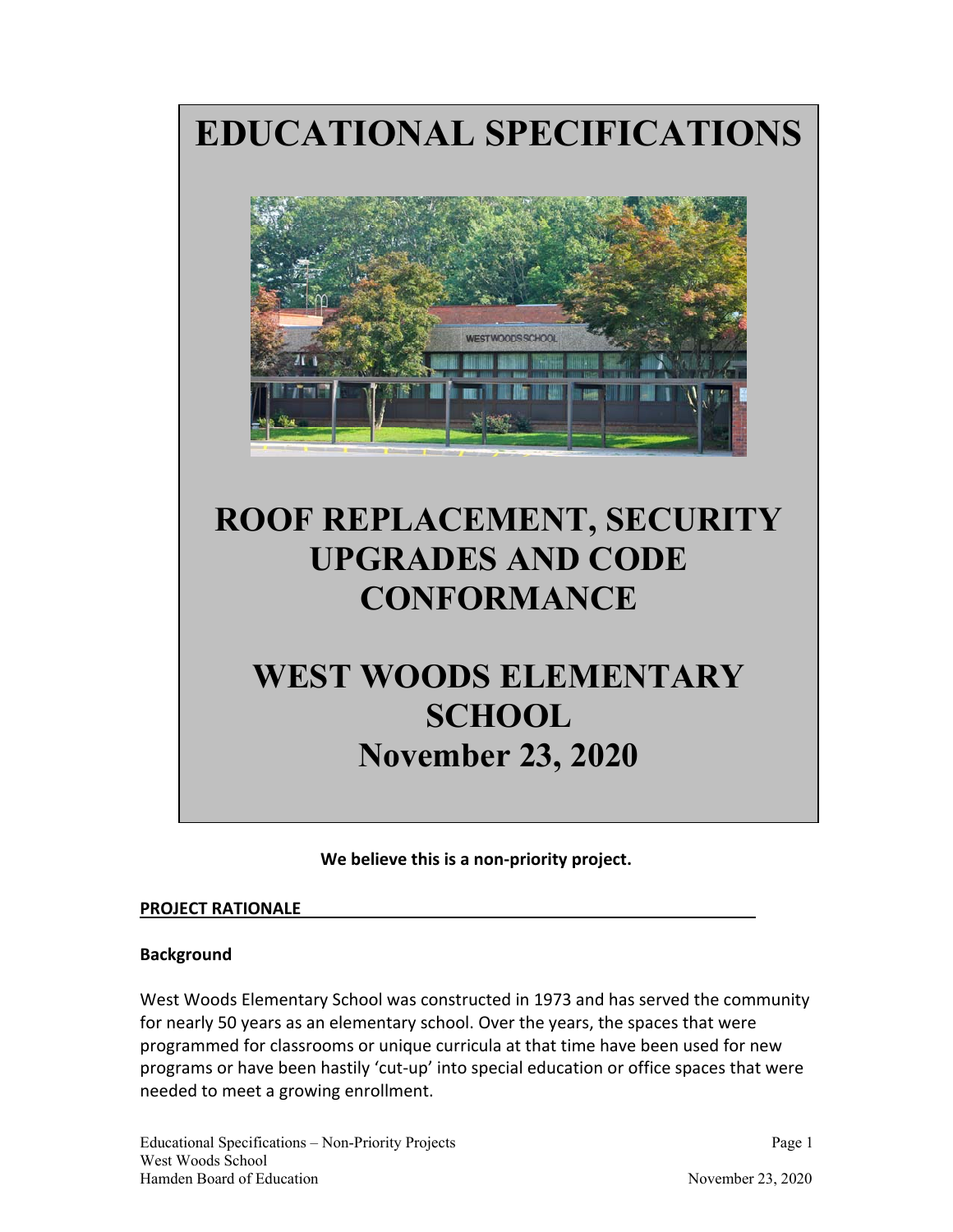During 2017 and 2018, the Board of Education studied the entire school system, evaluating special education cost increases, student population declines, budget increases over the past 5 years and that any changes that occurred must consider impending racial imbalances. At their May 23, 2018 Special Board of Education meeting, the Board approved:

## **District Restructuring Goals**

- **1. Move 6th grade to middle school** To ensure Hamden students receive the broad offerings of a secondary experience, particularly in lab science and world language, our students will be better served by a 6‐8 middle school, as is the practice in many Connecticut middle schools.
- **2. Scale use of facilities to address declining enrollment trends; Use resources more efficiently –** Some of our elementary schools are becoming underutilized resulting in the opportunity to consolidate. Shifting locations and resources will provide a greater chance to allocate existing resources for improved programming and services to students.
- **3. Incorporate Wintergreen School into Hamden Public Schools** This beautiful building and property**,** owned by the Town of Hamden, could be a great asset for our school system. Some of our existing school buildings are not as modern in their design, which limits our use of them, and others currently require significant and costly structural improvements.
- **4. Create sensible attendance zones that more closely reflect our demographics and meet state regulations for diversity –** The current attendance zone map for Hamden elementary schools has had only minor changes in more than twenty years, while populations have shifted over this same period of time. As a result, our attendance zones no longer meet state requirements and our own benchmarks for diversity. In addition, more sensible attendance zones could reduce transportation costs.
- **5**. **Provide opportunities for greater financial sustainability** The Hamden Board of Education is committed to proactively addressing the impact of declining enrollment, less State and Federal funding, and the higher level of needs of students and families. If we take the necessary steps to address these trends head on, we will be in a position to allocate dollars to improve programs and buildings across the district.
- **6. Provide an opportunity for all children to have a Pre‐K experience before attending kindergarten.** In collaboration with Legislative Council leadership and the Mayor's Office, the Hamden Board of Education endorsed the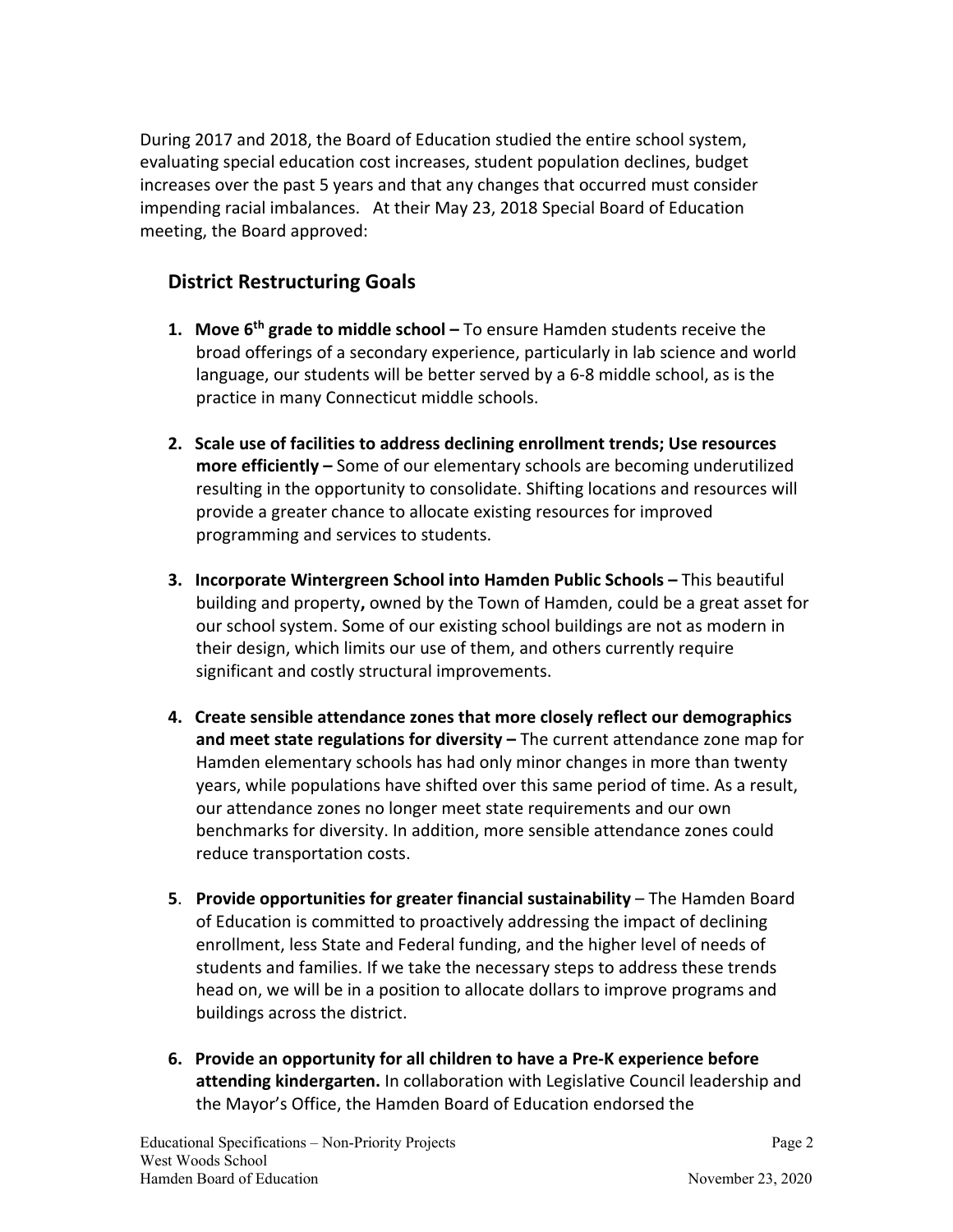recommendation for pre‐K for all. As the achievement gap begins prior to the first day of kindergarten, we are committed to ensuring a pre‐K experience for all students, regardless of socio‐economic status or race.

After studying numerous educational and facility scenarios, the Board of Education, at their November 29, 2018 meeting, unanimously approved the 3R Plan, which includes the following elements:

- Move  $6<sup>th</sup>$  grade to the Middle School,
- **Close and repurpose Church Street Elementary School,**
- **E** Close and repurpose Shepherd Glen Elementary School,
- **Petition the Legislative Council for the transfer of Wintergreen facility to be** incorporated back into the Hamden Public School system,
- Direct the Superintendent to develop intra-district magnet programs and obtain Board approval for implementation,
- Direct the Superintendent to develop a district-wide universal pre-k program and obtain Board approval for implementation.

As the goals are met moving the 6th grades to the Middle School and with the re‐ alignment of the Town districts and the closing of two schools, classrooms will be re‐ designated for their new uses. Furthermore, the infrastructure of the facility has not been significantly modernized since 1993.

## **Project Scope**

It is proposed that the entire aging roof (installed in 1993), totaling approximately 77,664 square feet will be replaced with either a single ply membrane roofing system or a (2)‐ply modified bituminous roofing membrane with a weather tight cap sheet. Either roofing system will be applied over tapered insulation as necessary achieving a minimum 1/4"/1'-0" slope with perimeter metal flashing. New interior roof drains that are set for the thicker roof insulations will be tied to either an existing or new horizontal leader system will provide drainage for the school roof. Affected horizontal roof leaders and new drain bowls will be insulated. Existing interior piped drainage interconnection issues will also be corrected under this project. Roof hatches, skylights and access doors and conventional rooftop accessories and related equipment will be evaluated for replacement or reinstallation. Hazardous material abatement will be required if determined by testing.

The Town has made a commitment to improve the security at all of the district's schools, and referencing the SSIC standards, the initial projects will be the 'hardening' of the entrances incorporating the SSIC requirements. This will involve creating the new vestibule inside the current main entrance lobby and incorporating the security and accessibility features that are mandated by the code and SSIC. Collaterally affected areas related to the security improvements may include a Resource Officer/Greeter work station, visibility and electronic communications from the main office and expansion of the current electronic security and surveillance network.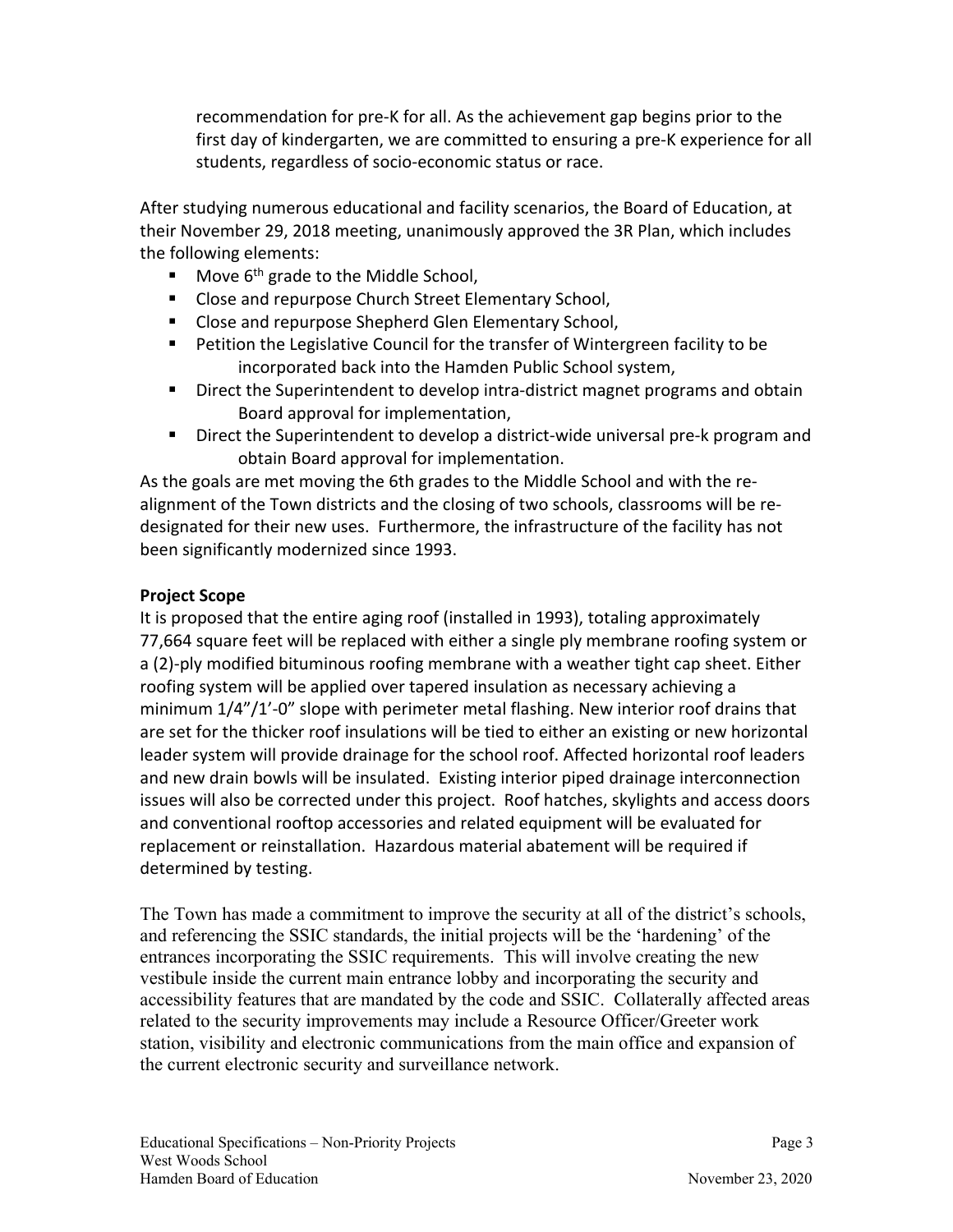- Vestibule space suitable for 5 visitors while allowing students and staff to pass comfortably.
- Deal drawer or direct communication link between vestibule and main office.
- Weather protected vestibule or entrance and/or exterior canopy; all well lit and identifiable from driveway and parking areas.
- Natural lighting
- Electrical convenience power
- Interconnected to existing/upgraded fire alarm system with horn/strobe notification
- Emergency lighting as required by code.
- Upgrade LAN and WAN for contemporary needs and additional terminations, including additional DSL service points
- Removal of existing hazardous materials, including but not limited to asbestos containing VAT flooring and replacement with new VCT or comparable flooring, including floor leveling compounds and wall base material.
- Ventilation and heating system for the vestibule and modified adjacent areas
- Accessibility modifications at all fire-safety code required means of egress including compliant thresholds, ramps and inclines.
- Link to the existing fire alarm system to meet current fire safety and building codes, including ADA enhancements, updated graphic annunciation,
- Reconfigure sidewalks and/or ramps as required and provide physical vehicle barriers in the form of bollards or similar barriers
- Security system upgrades including additional cameras, infrared and motion sensors, monitoring equipment and recorders, perimeter access locking and alarm devices and proximity sensors for staff access.
- Potential partial removal/reconfiguration of the current bus canopy roof and footings

Code Conformance work will include the removal of hazardous materials in floors, walls and finishes and the replacement of those same finishes, and modifications to conform to current fire and retroactive building codes will be implemented as part of this project.

## **MISSION**

West Woods is a preK-6 (soon to be PreK – 5) public elementary school in Northern Hamden. The mission of our school is to educate students in a safe, inviting, student‐ centered community. We encourage academic achievement, extracurricular participation, enthusiasm and self‐confidence to foster independence and personal and social growth. We hold our school community to the ethical conduct and social awareness necessary to live and participate in a democratic, diverse and global society.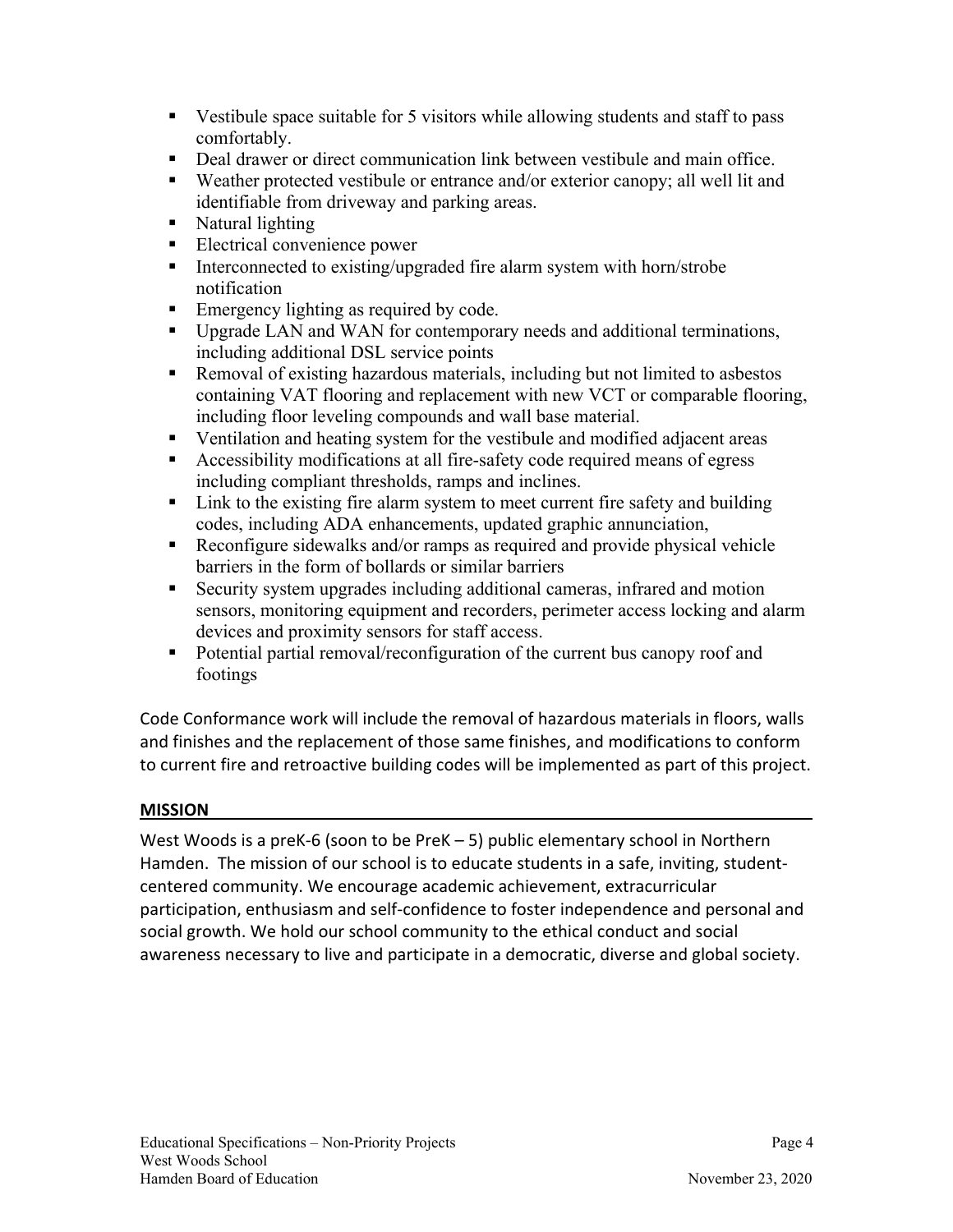## **ENROLLMENT PROJECTONS**

Enrollment projections through 2027 have been adjusted for the specific town planning and development activities that are occurring and anticipated to occur in the next decade. These enrollment projections are attached.

#### **Long Range Plans**

These specifications have taken an eight‐year "look ahead" at the town growth and resultant projected enrollment at the elementary schools. The programming team, made up of educators, have forecast programs and learning environments during this "look ahead" period and have not projected any significant change in the educational programming nor the types of facilities and spaces but meeting the needs of the student population. A primary goal of the Hamden Board of Education is to establish a STEAM intradistrict magnet program at West Woods school which will include:

- **EXECUTER 10 CURTER 10 IN STARK ISON THEORY CONTINUM** Curriculum, and therefore,  $\frac{1}{2}$  Curriculum, and therefore,  $\frac{1}{2}$  Curriculum, and therefore spaces to support Science, Fechnology, Engineering, Arts, Mathematics and STEM, tops in reading materials in ELA and social studies, art and math connections
- Science labs and math manipulatives, robotics and electronic equipment
- **IF Increased use of art for students to demonstrate learning**
- Increased arts-based extra-curricular activities
- **Theater related experiences**

There is no impact on other Town educational programs, and therefore the long-range plans for this facility are incorporated within this specific project and these specifications.

## **Community Use**

The school already serves a wide range of community educational, social and athletic programs that are anticipated to continue as the facility is modernized and expanded. One of the pivotal goals will be to extensively involve the parents and families of the students who attend the school. Consideration will be given within the school's design to encourage those with whom the student resides to be active in the life of the school. Thus, technology links between home and school will be an integral part of the proposed alteration and expansion designs. Spaces that are predominantly used by the community or the student's parents/guardians must be located to mitigate the public's access to or through the rest of the academic areas of the school.

## **Space Needs and Capacity Data**

The elementary school age population for the Town of Hamden will see its current enrollment decrease by nearly 23% over the next 8 years as projected in a recently conducted Enrollment Projection report prepared by Milone and MacBroom. The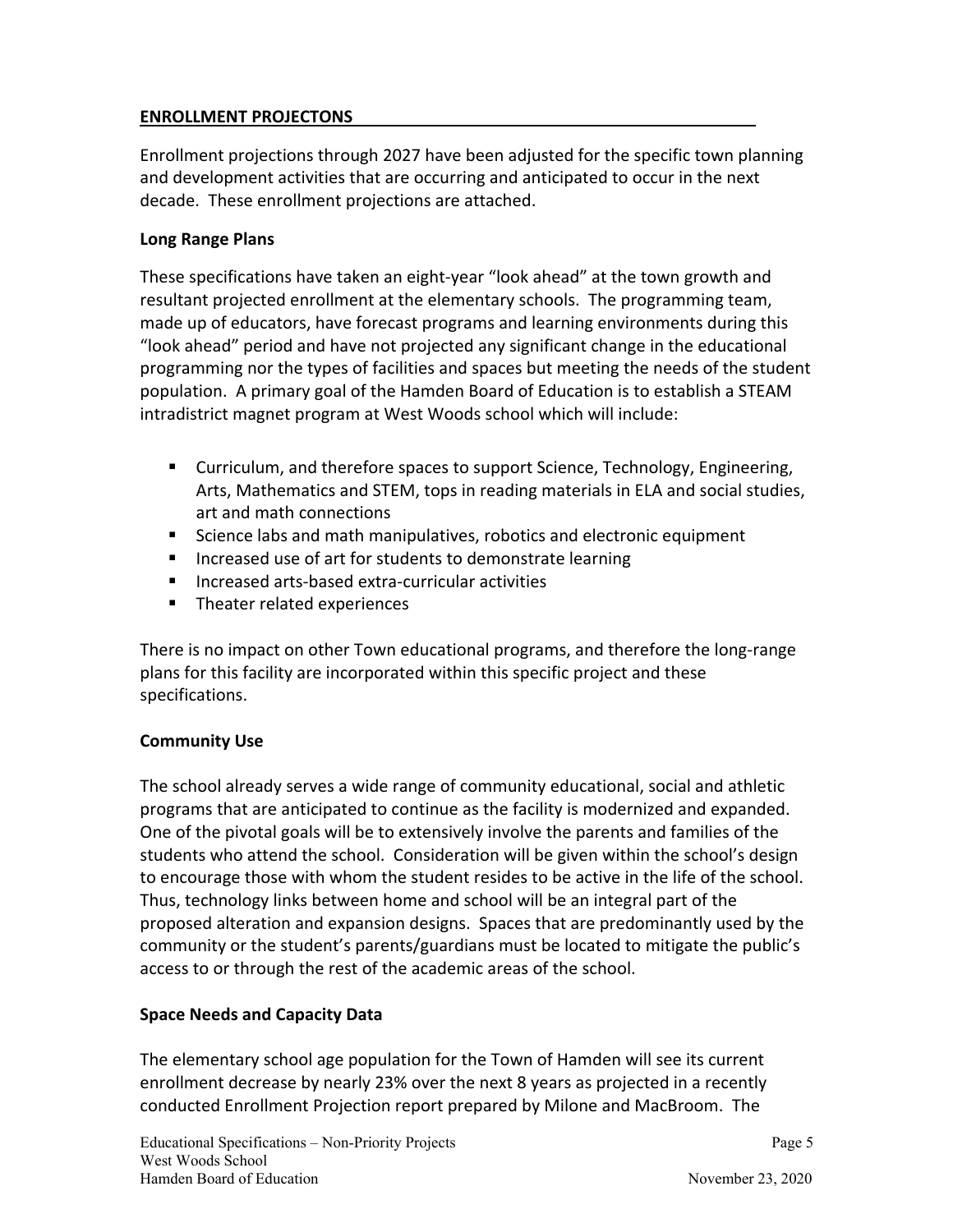Hamden school program will continue to serve grades PreK thru 5 in the Hamden School System.

#### **Size of Facility**

#### Current Space:

West Woods School includes the following instructional and support spaces: General classrooms, library/media center, computer labs, music education rooms, art rooms, special education classrooms, special education resource rooms, cafeteria, nurse's offices, kitchen, conference rooms, guidance and school offices, custodial services, storage, and mechanical rooms.

These specifications provide for a facility to serve a maximum enrollment of 403 students, as outlined in the demographic report. The existing 77,664 square foot facility is not anticipated to be expanded.

#### **Building Systems**

| Security:              | Yes |
|------------------------|-----|
| <b>Public Address:</b> | Yes |
| Technology:            | Yes |
| Phone System:          | Yes |
| Clocks:                | Yes |

#### **Interior Building Environment**

| Acoustics:    | Yes |
|---------------|-----|
| Lighting:     | Yes |
| HVAC:         | Yes |
| Plumbing:     | Yes |
| Windows/Doors | Yes |

#### **Site Development**

| Site Acquisition:                       | Not Applicable |
|-----------------------------------------|----------------|
| Parking:                                | Yes            |
| Drives:                                 | Yes            |
| Walkways:                               | Yes            |
| <b>Outdoor Athletic Facilities: Yes</b> |                |
| Landscaping:                            | Yes            |
| Site Improvements:                      | Yes            |
|                                         |                |